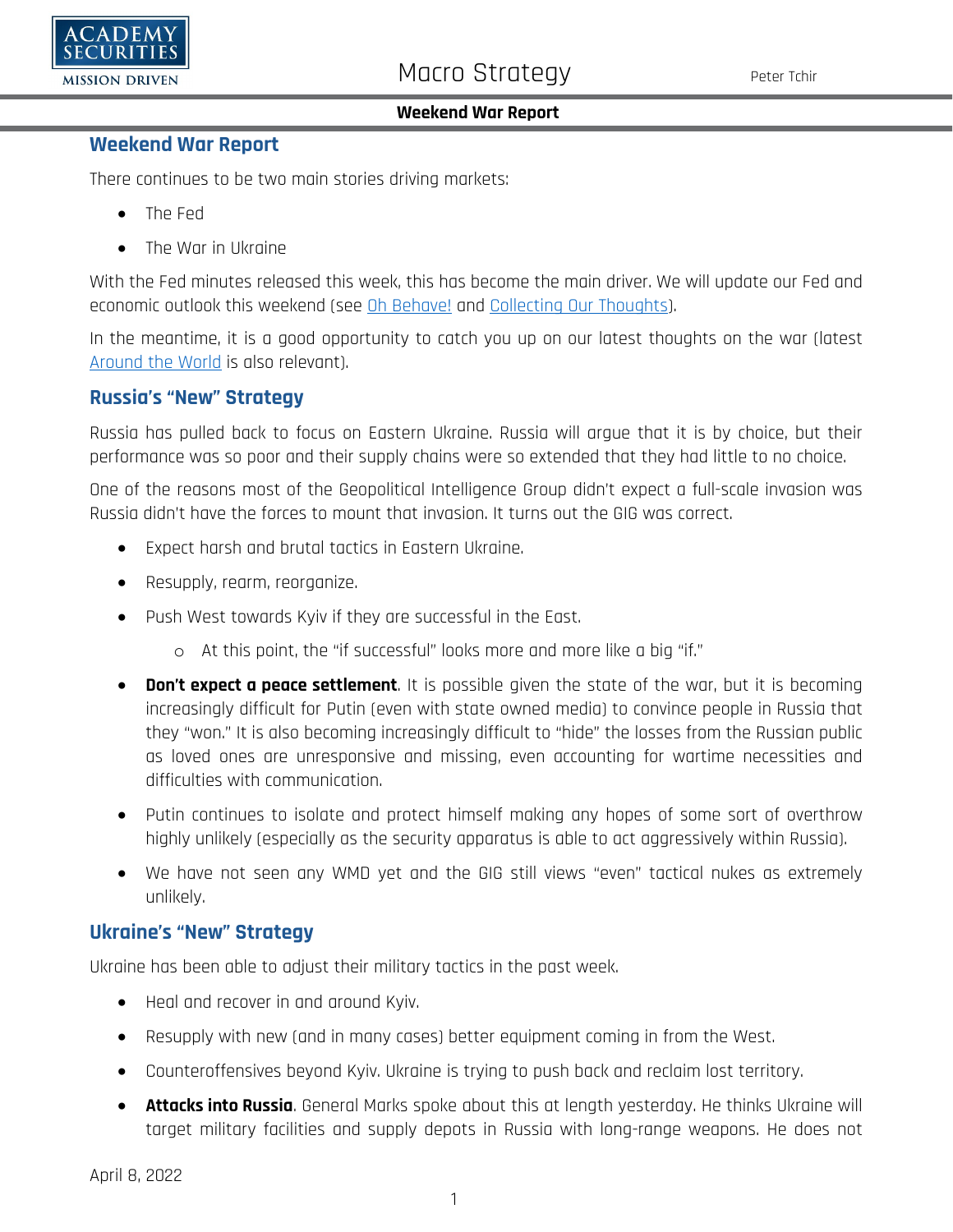

foresee "boots on the ground" in Russian territory, but thinks that we have seen a new phase evolve where Ukraine will hamper Russia's re-arming effort, even if it means hitting targets in Russa.

• **Don't expect a peace settlement**. Despite the ongoing alleged atrocities, the Ukrainian military is feeling emboldened, and that alone will make it difficult to accept terms that Russia would find acceptable.

## **The West's "New" Strategy**

- More sanctions and tougher talk. I continue to be skeptical on how well sanctions will work.
	- o The West continues to buy energy products from Russia at elevated prices and prices have been so high for so long that Russia has established a significant war chest in the most literal sense.
	- o China and India, most noticeably, continue to enable Russia to avoid the worst of the sanctions by buying their commodities en masse.
	- o Russia may default on their debt, but since they are "unable" to pay creditors, based on rules imposed by the countries in which those creditors are domiciled, others may take Russian credit risk, rendering debt default technical in nature, at least as far as it prevents Russia from getting access to credit (see China and India).

On the other side of the coin, we are seeing:

- Increased presence and activity in NATO countries "firming" up the borders.
- Finland apparently considering NATO.
- A willingness from the West to increase their military support of Ukraine. Public opinion is so strong that the West may be willing to do more in terms of supplying weapons, technology, and support to Ukraine. With the Russian advance in the Western part of Ukraine pulling back, it creates a window of opportunity. **This could be a real shift in the war.**

## **China First, India First**

China and India continue to buy Russian commodities. I keep getting told that they will "wake up" and figure out they are on the wrong side of history, or that they will realize that they are doing damage to their own economies. I humbly, but strongly disagree. I'm sticking with [Who Needs Who](https://www.academysecurities.com/wordpress/wp-content/uploads/2022/03/Who-Needs-Who.pdf) and that we need to get over ourselves, at least a little.

I do believe that the autocratic nations, especially those with a wealth of natural resources, are aligning because it is in their mutual interest to do so.

While I don't see the end of the dollar as the world's reserve currency, I do expect to see much smaller Treasury holdings from countries as they start to trade more with China directly in Yuan.

On Taiwan, the GIG consensus seems to be:

• Seeing the global alliance against Russia will dissuade China from miliary action against Taiwan.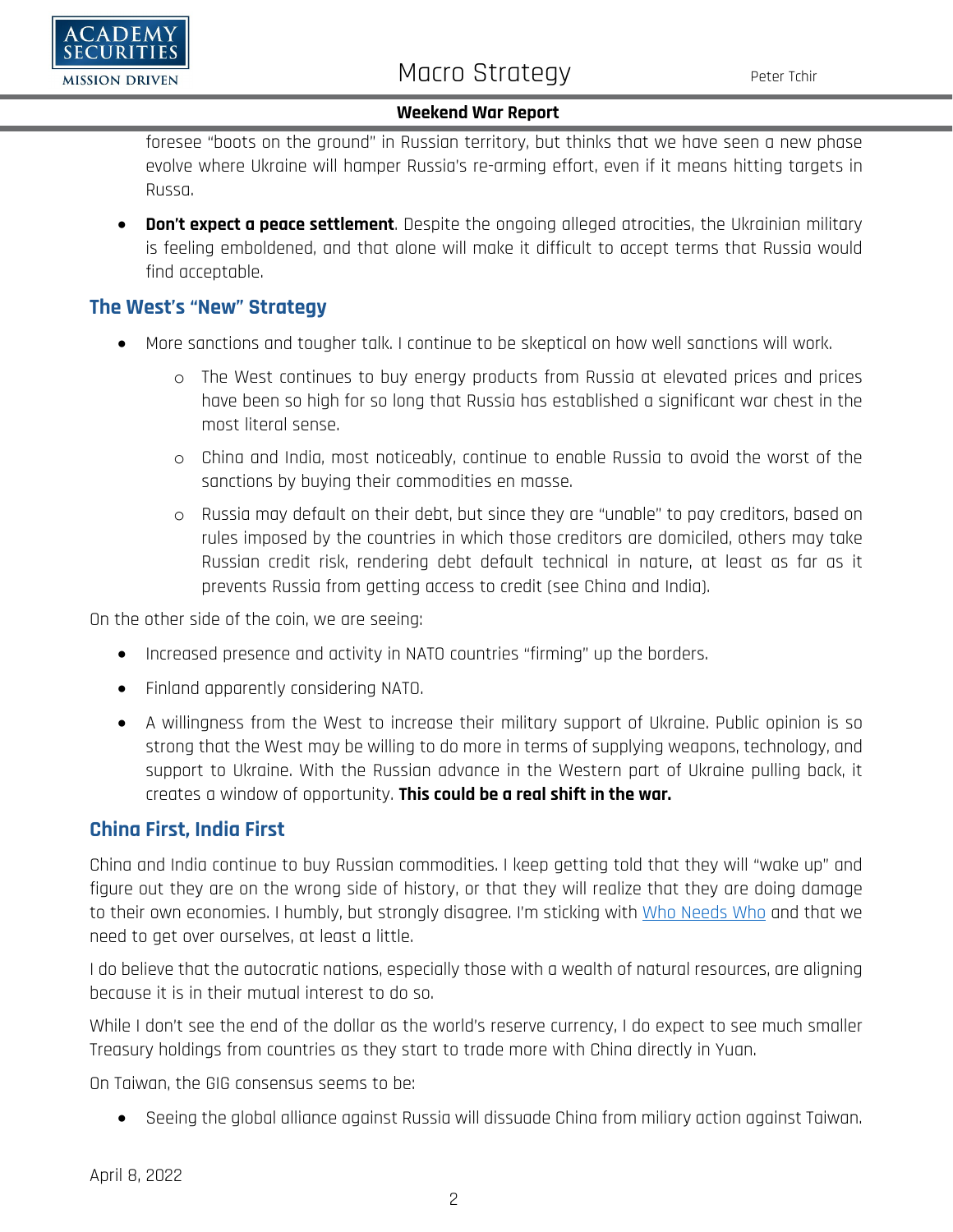

- Taiwan's defense system (less about beachheads, but mobilizing the nation for guerilla war) will also give China second thoughts.
- Diplomatic and economic pressure will be applied (the announcement of semiconductor plants in the U.S. and Germany is "good" for supply chain security, but "bad" for Taiwan over time).

I do want to address military equipment here too:

- The Indian Army relies primarily on Russian equipment. They have started to shift to Western equipment, but that reliance likely plays a key role in their thought process.
- **Is China "interested" in seeing how their equipment performs in a firefight?** This is a bit of a "weird" one, but has come up before. China has invested in building their military and it looks "good" on paper, but will it really perform? While China is unlikely to take any direct action (though that is still a possibility), could they sell weapons to someone who is willing to use them? It seems difficult to believe that China would supply Russia with weapons (that is a step beyond buying their commodities and acting as their banker), but it would get their equipment battle tested, which might be something in which they are interested. There is no consistent opinion from the GIG on this, but it is a subject that is getting discussed with more frequency as the war grinds on and Russia's inadequacies are being exposed.

# **Economic Consequences of the War**

Assuming we are right and that the war grinds on:

- It will be increasingly difficult for Europe to avoid a recession, which will hurt U.S. economic growth.
- The need for "safer" supply chains is being acutely felt and will be a priority for companies (**inflationary pressure**, jobs and growth for "close" countries, etc. are all key topics).
- At some point D.C. will stop chastising energy companies and prepare some sort of a Marshall Plan for energy - a clear path to sustainable energy without risk of disruption because it would also fully support existing energy systems. (**Inflationary during the buildout**).
- **Food may overtake oil as the biggest problem the world faces as this war drags on.**

While the Fed may be the biggest factor the market has to finish digesting, the market may be too complacent on the implications of the ongoing war.

On a separate note, Academy will be in Dublin, Ireland on April 20<sup>th</sup> and 21<sup>st</sup> for our first overseas engagements since COVID as we expand our business. If you have colleagues there that it would make sense to meet, please let us know!